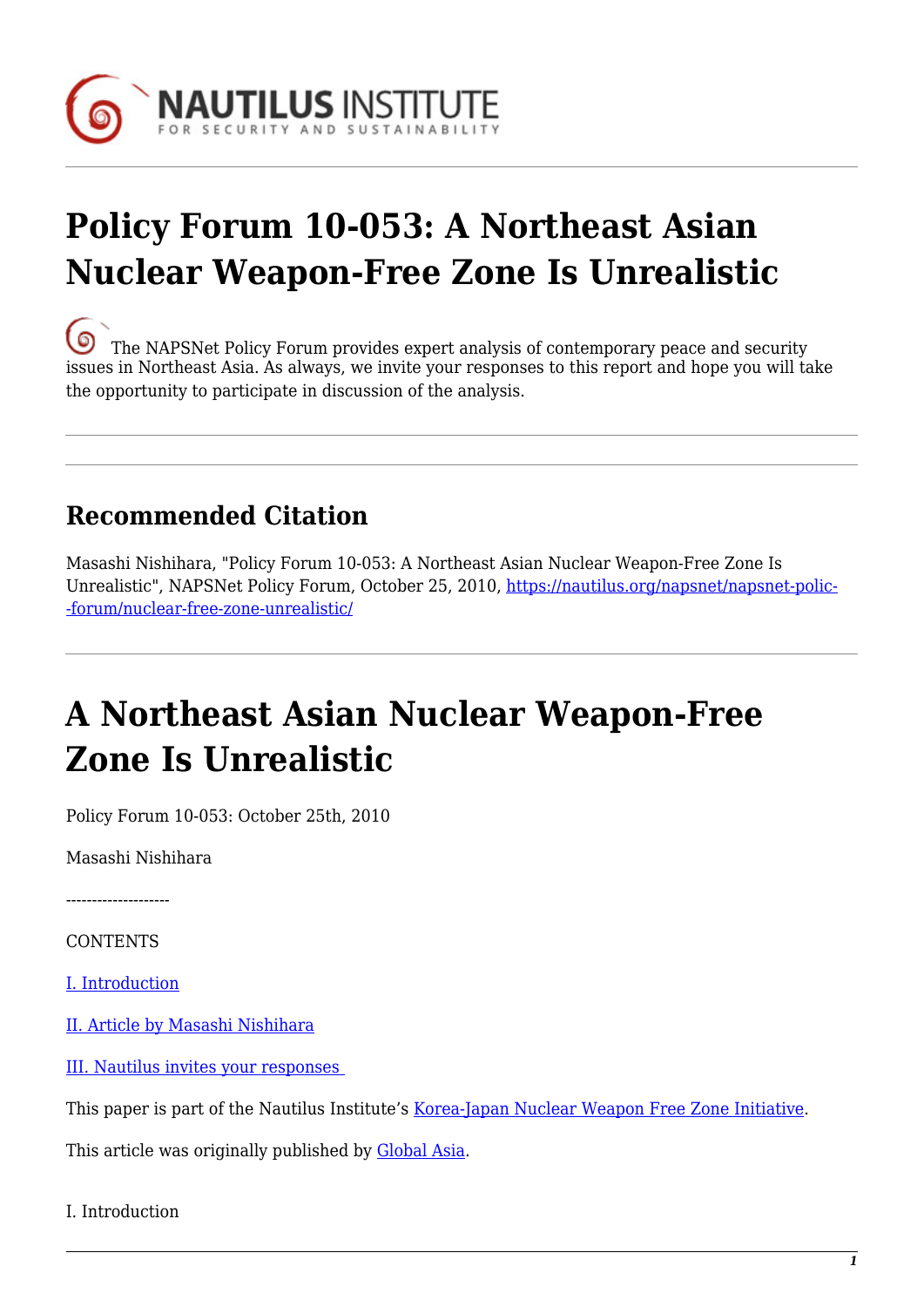Masashi Nishihara, President of the Research Institute for Peace and Security in Japan, writes, "Should Japan and South Korea declare a nuclear weapon-free zone? My answer is: "No, not without a substantial change in the regime in North Korea." Certainly the idea of such a zone is intriguing, but it is just not realistic."

The views expressed in this article are those of the author and do not necessarily reflect the official policy or position of the Nautilus Institute. Readers should note that Nautilus seeks a diversity of views and opinions on contentious topics in order to identify common ground.

#### <span id="page-1-0"></span>II. Article by Masashi Nishihara

-"A Northeast Asian Nuclear Weapon-Free Zone Is Unrealistic"

#### By Masashi Nishihara

North Korea sees nuclear weapons as a vital tool to press the international community into supplying it with economic aid, to intimidate South Korea into treating it gently and to give it bargaining power with China. So the idea of a nuclear weapon-free zone aimed at bringing North Korea into the fold is interesting but ultimately unrealistic.

Should Japan and South Korea declare a nuclear weapon-free zone? My answer is: "No, not without a substantial change in the regime in North Korea." Certainly the idea of such a zone is intriguing, but it is just not realistic. A fundamental question that must be asked before considering such an idea is whether or not Japan and South Korea would be safer under a nuclear weapon-free zone while North Korea retains its nuclear capability.

The concept of a Northeast Asian nuclear weapon-free zone (NWFZ) commonly refers to Japan and the two Koreas as the core of the zone, with three nuclear weapons states, the United States, Russia and China, pledging to refrain from using nuclear weapons inside the zone. The countries in the zone would be bound by treaty to refrain from producing, possessing and testing nuclear weapons. The concept also includes the possibility that North Korea may join the zone at a later stage. Japanese Foreign Minister Katsuya Okada has talked about such a zone, but not yet as official Japanese policy.

#### **Will North Korea Ever Give Up Its Nuclear Weapons?**

Advocates of the zone advance their argument on the assumption that North Korea would abandon its nuclear programs if the three nuclear weapons states mentioned above would commit to no nuclear attacks, and that the North would eventually join the zone. Are these assumptions realistic? North and South Korea in 1992 signed a declaration to denuclearize the Korean Peninsula. And then in October 1994, the US and North Korea worked out the so-called Agreed Framework, under which the North promised to halt operation and construction of nuclear reactors that were suspected of being part of a covert nuclear weapons program. The six-party talks involving the two Koreas, the US, Japan, Russia and China, which started in August 2003, were aimed at negotiating with North Korea to scrap its nuclear programs altogether in three stages. What happened? Pyongyang secretly continued to develop nuclear weapons and first tested them in October 2006.

North Korean leader Kim Jong-il and his military advisors must have felt the only way for them to survive was to keep trying to develop nuclear weapons, something which they began doing in the 1980s, or perhaps even earlier. For whatever reason, the simple fact remains that North Korea cannot be trusted. It has defied and fooled us many times. In 2005, the administration of US President George W. Bush promised not to launch nuclear attacks on North Korea — an assurance that the North had long sought. But Pyongyang did not respond positively to this so-called negative security assurance (NSA). For North Korea, nuclear weapons are indispensable in extracting economic aid from the international community and coercing South Korea into taking a softer stance toward it. Nuclear weapons also are a useful leverage against China. We cannot assume Pyongyang will ever abandon its nuclear weapons.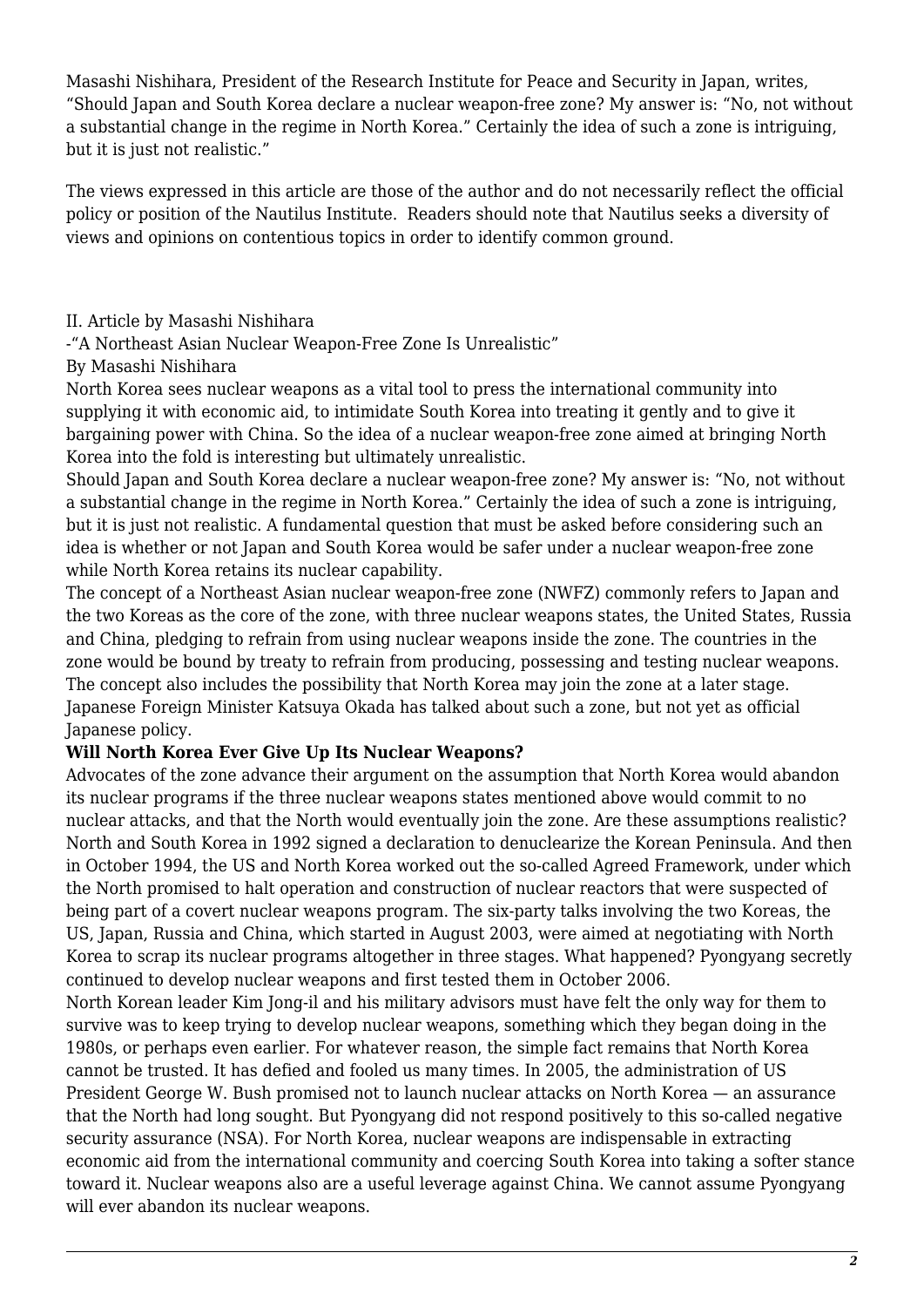#### **Unhelpful Comparisons with Other Zones**

Advocates of the zone also propose that the door should be left open for North Korea to join at a later period. This means that the North would be in a privileged position to intimidate Japan and South Korea until it joins the zone. Zone supporters refer to the 1967 Latin America Nuclear Free Zone Treaty, which Argentina and Brazil only joined 18 years after its inception. However, we cannot really compare Latin America to Northeast Asia. In this region, North Korea is already a nuclear power, and moreover, it frequently directs hostile words at its neighbors and often acts accordingly. Latin America had no such aspiring nuclear power. If we knew for sure that the North Korean regime would undergo drastic change in the near future, we might have the luxury of waiting. However, if the regime is likely to survive, or if we assume that the present regime will not give up nuclear arms for some time to come, Japan and South Korea would not feel safe. The situation in Northeast Asia is more comparable to the Middle East than to Latin America. There, you have Israel, a suspected nuclear power, and Iran, a suspected aspirant, as well as a couple of other potential nuclear powers (Syria and Egypt). Northeast Asia, meanwhile, is surrounded by three nuclear powers. In both the Middle East and Northeast Asia, it is highly difficult to establish an NWFZ because of the presence of nuclear states either inside or next to the proposed zone.

#### **The US Nuclear Umbrella**

Japan and South Korea are already a nuclear weapon-free zone to the extent that they neither manufacture nor possess nuclear arms. Both are signatories to the Nuclear Non-Proliferation Treaty (NPT). Japan has three non-nuclear principles (no manufacturing, no possession, no permission for nuclear weapons on Japanese territory). Its Basic Law on Atomic Energy of 1995 also bans the use of nuclear energy for military purposes. South Korea is a signatory to the 1992 North-South joint declaration on the denuclearization of the Korean Peninsula. In addition, since February 1992, the US has had a declared policy of not deploying tactical and theater nuclear weapons on its naval ships in the region.

Both Japan and South Korea, however, are beneficiaries of the US extended nuclear deterrence. That deterrence helps guarantee the security of the two countries, but does not mean that the US would use its nuclear forces at an early stage of a conflict. However, if the establishment of a Japan-South Korea NWFZ meant the removal of US nuclear protection, it would make the two US allies less secure. Both Japan and South Korea prefer an option that would allow the US to maintain its policy of neither confirming nor denying the status of its nuclear weapons.

In addition, once an NWFZ is established, North Korea would likely demand that all US bases in Japan and South Korea or US naval ships and aircraft be inspected to ensure there are no nuclear weapons. This would give North Korea an unfair advantage, because it would presumably not be subject to inspection under the NWFZ treaty.

China and Russia might welcome a Japan-South Korea NWFZ, because it would likely weaken US influence in East Asia. Japan and South Korea, on the other hand, certainly would not welcome it. The role of the US's extended nuclear deterrence for regional security has declined. While the US still maintains the right to first use of nuclear weapons, it is not likely to resort to them in the early stages of a conflict. Conventional deterrence, with ballistic missile defense and precision-guided missiles, for example, would probably play a larger role. Nonetheless, extended nuclear deterrence is perceived as a last important resort for defense and retaliation.

North Korea possesses chemical and biological weapons. In the highly unlikely event that North Korea should agree to abandon its nuclear weapons, it can still use other weapons of mass destruction. This capability by North Korea justifies the US's 2010 Nuclear Posture Review, which upholds the US right to first use of nuclear forces against any weapons of mass destruction, not just nuclear weapons. In this way, US nuclear deterrence is generally effective in dissuading North Korea from staging large-scale military actions.

#### **The Six-Party Talks Are a Failure**

The six-party talks have failed to contain North Korea's nuclear development programs, as the country's latest nuclear tests in 2006 and 2009 amply demonstrated. In order to enhance regional